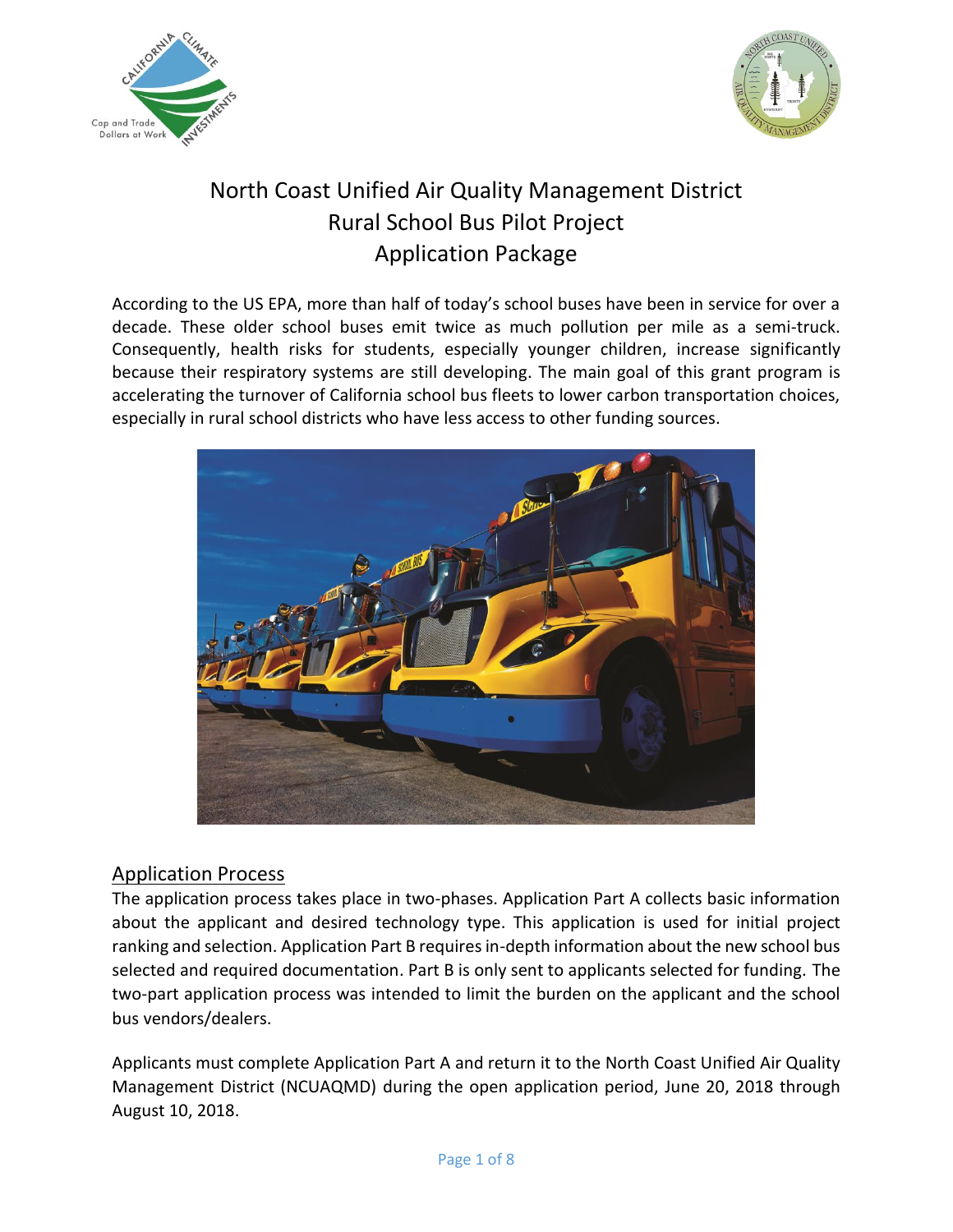



### **Please submit the application using the online application submittal page listed below**:

#### <http://www.ncuaqmd.org/index.php?page=rural.school.bus>

Applications may also be accepted by mail (post marks accepted) or emailed. Faxed Applications will not be accepted.

Applications may be mailed to: **Or Emailed to:** NCUAQMD ruralschoolbus@ncuaqmd.org Attn: Rural School Bus Pilot Project Subject: Application Submittal 707 L Street Eureka, CA 95501

### **Please be aware: You may not change technology type of the New School Bus once you have submitted an application.**

### Eligible Applicants Include:

- California Public School Districts
- California Public Charter Schools
- Joint Power Authorities (JPA's)
- County Offices of Education
- Division of State Special Schools of the State Department of Education

### **To be Eligible, applicants must own their school bus which must be 20 years old or older to receive funding.**

#### Project Types

Applicants may select from the following replacement project types:

- **Zero-Emission school bus**: Under this option, funding is available for the purchase of a new, Zero-Emission school bus (fuel cell or battery electric). Additional funds are available to assist with the purchase of electric school bus infrastructure. This option does not require the old bus identified in Application Part A to be dismantled, if designated as a back-up school bus, thereby allowing fleet expansion.
- **Hybrid or Internal Combustion Engine school bus:** In this option, the old school bus listed in Application Part A is replaced with a new school bus and the old bus is dismantled. The new school bus may be either a hybrid or internal combustion engine vehicle. This option requires the use of renewable fuels.

The applications submitted this year will be used to create an eligibility list for multiple years of the program. Applicants may apply for up to 12 projects, in either project category. A separate application (Part A) is required for each old bus. Applicants may be awarded a maximum of three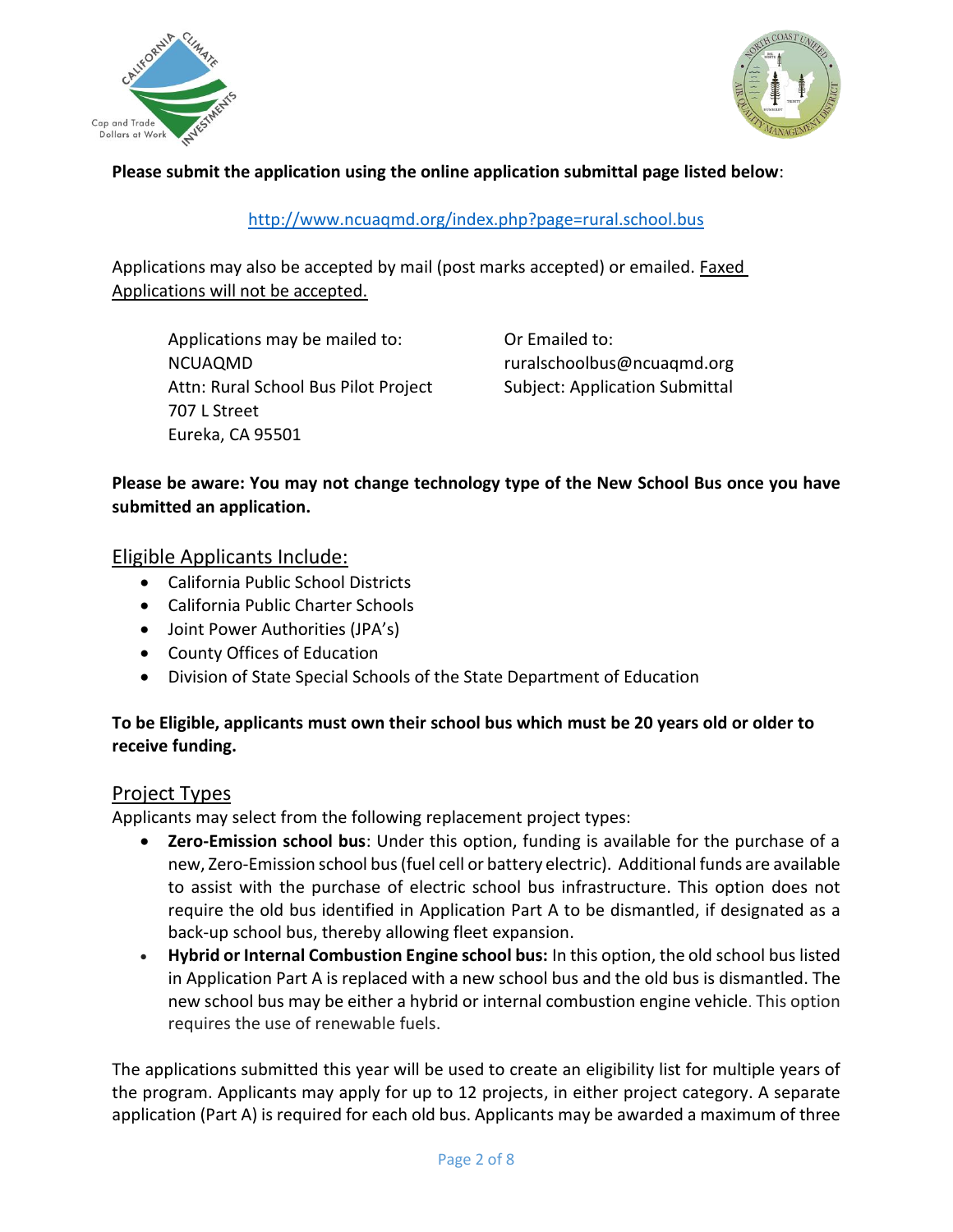



Dollars at Work West SAV Contains the projects per funding year. Hybrid or Internal Combustion Engine school bus replacement projects are limited to one award per funding year.

## Funding amounts

| <b>New School Bus Technology</b>       | <b>Maximum Funding Level</b>                 |
|----------------------------------------|----------------------------------------------|
| Hybrid and internal combustion engine  | \$165,000                                    |
| school buses and available incremental | (includes school bus, taxes, and incremental |
| renewable fuel costs                   | renewable fuel costs)                        |
| Zero-Emission school buses             | \$400,000                                    |
| Electric school bus infrastructure     | \$5,000                                      |

## Eligibility Criteria and Program Requirements

Baseline "Old School Bus":

- Chassis must be 20 years old or older to receive funding (non-engine portion of the bus)
- Must be owned by the applicant
- Gross Vehicle Weight Rating (GVWR): greater than 14,000 pounds GVWR
- Current CHP Certification
- For Hybrid and Internal Combustion projects, the old school bus is required to be dismantled. Dismantled means the old school bus is permanently and irreversibly incapable of functioning as originally intended.
- For Zero-Emission projects, the old school bus is required to be designated as a back-up school bus or be dismantled.

New School Bus:

- All new school bus engines must be certified by CARB for sale in California, comply with durability and warranty requirements, and be the current model year available.
- New school buses must be delivered and operational no later than February 1, 2021.
- New school buses purchased under this program must be operated and maintained according to the manufacturer's warranty specifications.
- New school buses must be owned and operated by the grant recipient for a minimum of three (3) years.
- New school buses must receive CHP Safety Certification before being placed in active service.
- For hybrid or internal combustion engines projects, grant recipient must purchase enough renewable fuel to power the bus for the mileage accumulated during the three year project life.
- New school buses with internal combustion engines are eligible for replacement funding if the engine's emissions meet the following standards: 0.20 grams per brake horse power-hour (g/bhp-hr) oxides of nitrogen emission standard and 0.01 g/bhp-hr particulate matter standard.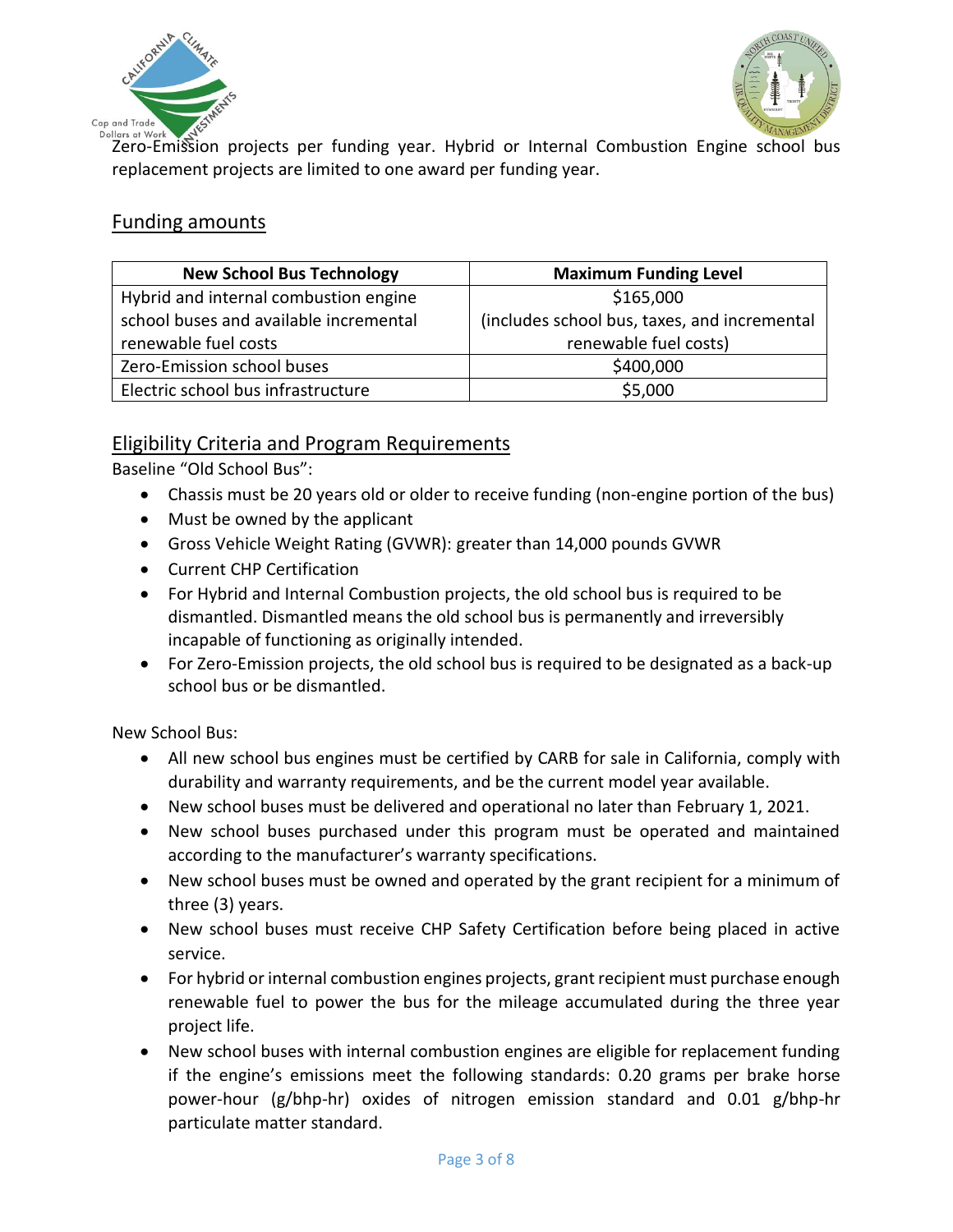



# Rural School Bus Pilot Project Application Part A

# Applicant Information

| School District or JPA:                                                                                                                                                                                          | Contact Name, Title: |           |  |
|------------------------------------------------------------------------------------------------------------------------------------------------------------------------------------------------------------------|----------------------|-----------|--|
| Mailing address:                                                                                                                                                                                                 |                      |           |  |
| City:                                                                                                                                                                                                            | State:               | Zip Code: |  |
| Physical address:                                                                                                                                                                                                |                      |           |  |
| City:                                                                                                                                                                                                            | State:               | Zip Code: |  |
| School or JPA Phone:                                                                                                                                                                                             | Contact Phone:       |           |  |
| Local Air District:                                                                                                                                                                                              | Email Address:       |           |  |
| Type of Applicant:<br>$\Box$ Public School District $\Box$ Charter School District $\Box$ JPA $\Box$ County Office of Education<br>$\Box$ Division of State Special Schools of the State Department of Education |                      |           |  |

# New School Bus Technology Type

| Technology Type applying for : $\Box$ Zero-Emission $\Box$ Hybrid or Internal Combustion Engine Using |  |  |
|-------------------------------------------------------------------------------------------------------|--|--|
| Renewable Fuel                                                                                        |  |  |
| Zero-Emission Projects Only:                                                                          |  |  |
| Are you applying for infrastructure costs: $\Box$ Yes $\Box$ No                                       |  |  |
| Have you verified this technology will work for your route: □Yes □ No                                 |  |  |
| Hybrid or Internal Combustion Engine Projects Only:                                                   |  |  |
| What Fuel type will you be applying for: □Diesel □CNG □Propane                                        |  |  |
| Have you verified the availability of RENEWABLE FUEL: □Yes □ No                                       |  |  |
| <b>Total Grant Funding Requested:</b>                                                                 |  |  |
|                                                                                                       |  |  |

# Funding Disclosure

Has the engine or vehicle in this application been considered for or awarded replacement or retrofit funding? □Yes □ No

If Yes, please give the agency name, status of application or agreement and funding amount requested/awarded: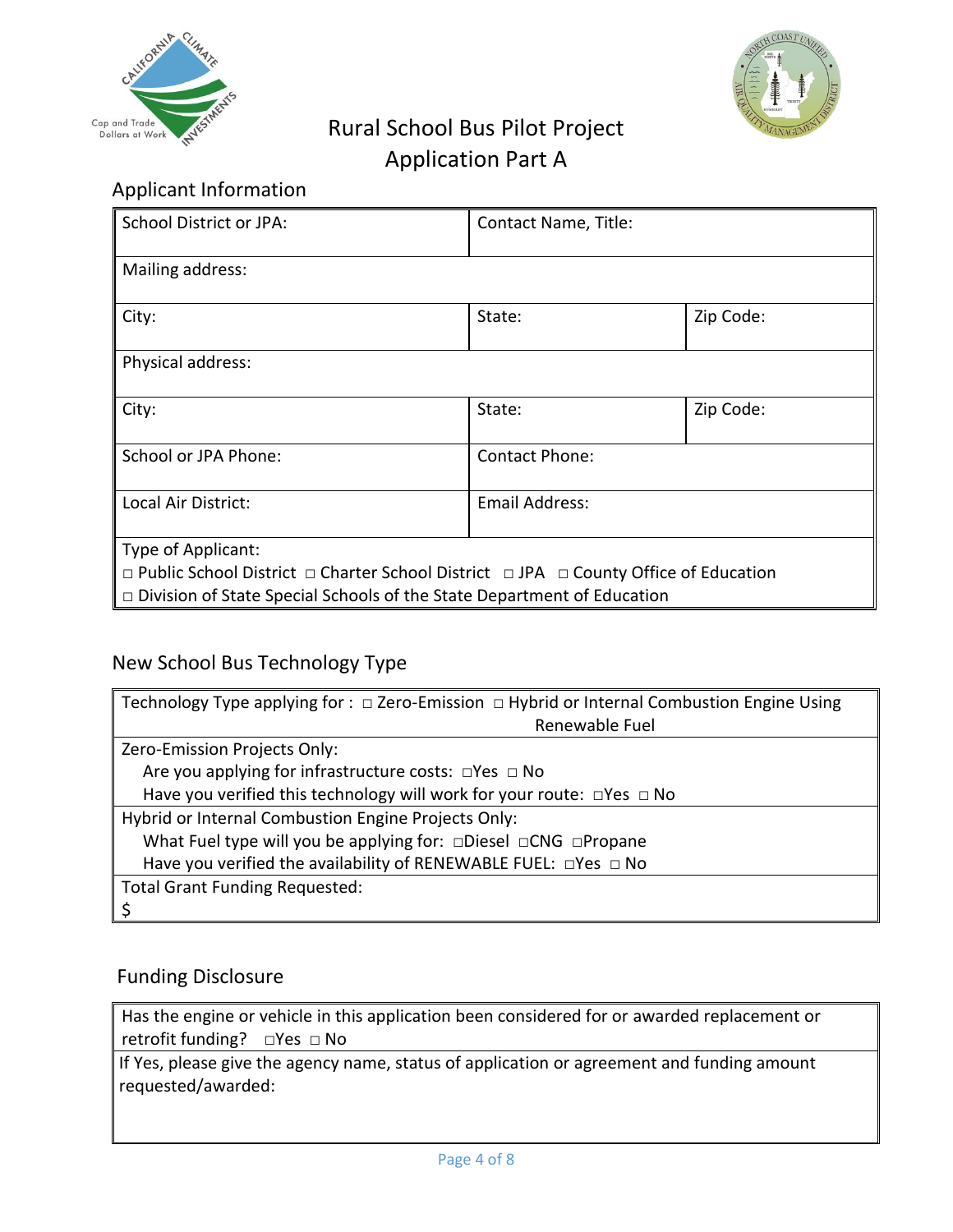



# Baseline School Bus ("old school bus")

| Vehicle Identification Number (VIN): |                                  |                                                                                            | <b>School Bus Type:</b>       |                       |
|--------------------------------------|----------------------------------|--------------------------------------------------------------------------------------------|-------------------------------|-----------------------|
|                                      |                                  |                                                                                            | $\Box A \Box B \Box C \Box D$ |                       |
| <b>Vehicle Manufacturer:</b>         | Model:                           |                                                                                            | Year:                         |                       |
|                                      |                                  |                                                                                            |                               |                       |
| <b>Gross Vehicle Weight Rating</b>   | License Plate Number:            |                                                                                            | Fuel Type:                    |                       |
| $(GVWR)$ :                           |                                  |                                                                                            |                               |                       |
| Name of Registered Owner:            |                                  |                                                                                            |                               | Horse power:          |
|                                      |                                  |                                                                                            |                               |                       |
| <b>Engine Manufacturer:</b>          |                                  |                                                                                            |                               |                       |
|                                      | Engine Model:                    |                                                                                            | Engine Year:                  |                       |
|                                      |                                  |                                                                                            |                               |                       |
| Engine Serial Number:                | <b>Current Odometer Reading:</b> |                                                                                            | Is this school bus currently  |                       |
|                                      |                                  |                                                                                            | CHP Certified: □Yes □ No      |                       |
| <b>School Bus Storage Address:</b>   |                                  |                                                                                            |                               |                       |
|                                      |                                  |                                                                                            |                               |                       |
|                                      |                                  |                                                                                            |                               |                       |
| Miles Traveled Last School Year:     |                                  | Has the engine ever                                                                        |                               | Has the odometer      |
|                                      |                                  | been replaced in this                                                                      |                               | ever been replaced in |
|                                      |                                  | bus: □Yes □ No<br>this bus: □Yes □ No                                                      |                               |                       |
| <b>Total Engine Mileage:</b>         |                                  | Please Note: Project ranking is determined by<br>the total mileage of the "old school bus" |                               |                       |
|                                      |                                  | (chassis). Total engine mileage is collected for                                           |                               |                       |
| Total "old school bus" mileage:      |                                  | informative purposes only. If the odometer or                                              |                               |                       |
|                                      |                                  | engine has been replaced the Applicant must                                                |                               |                       |
|                                      |                                  | provide records to demonstrate old school bus                                              |                               |                       |
|                                      |                                  | mileage, should they be selected for funding.                                              |                               |                       |
|                                      |                                  | Only mileage that is verifiable will be accepted.                                          |                               |                       |

Total Number of Applications being submitted, including this application (must be 12 or less):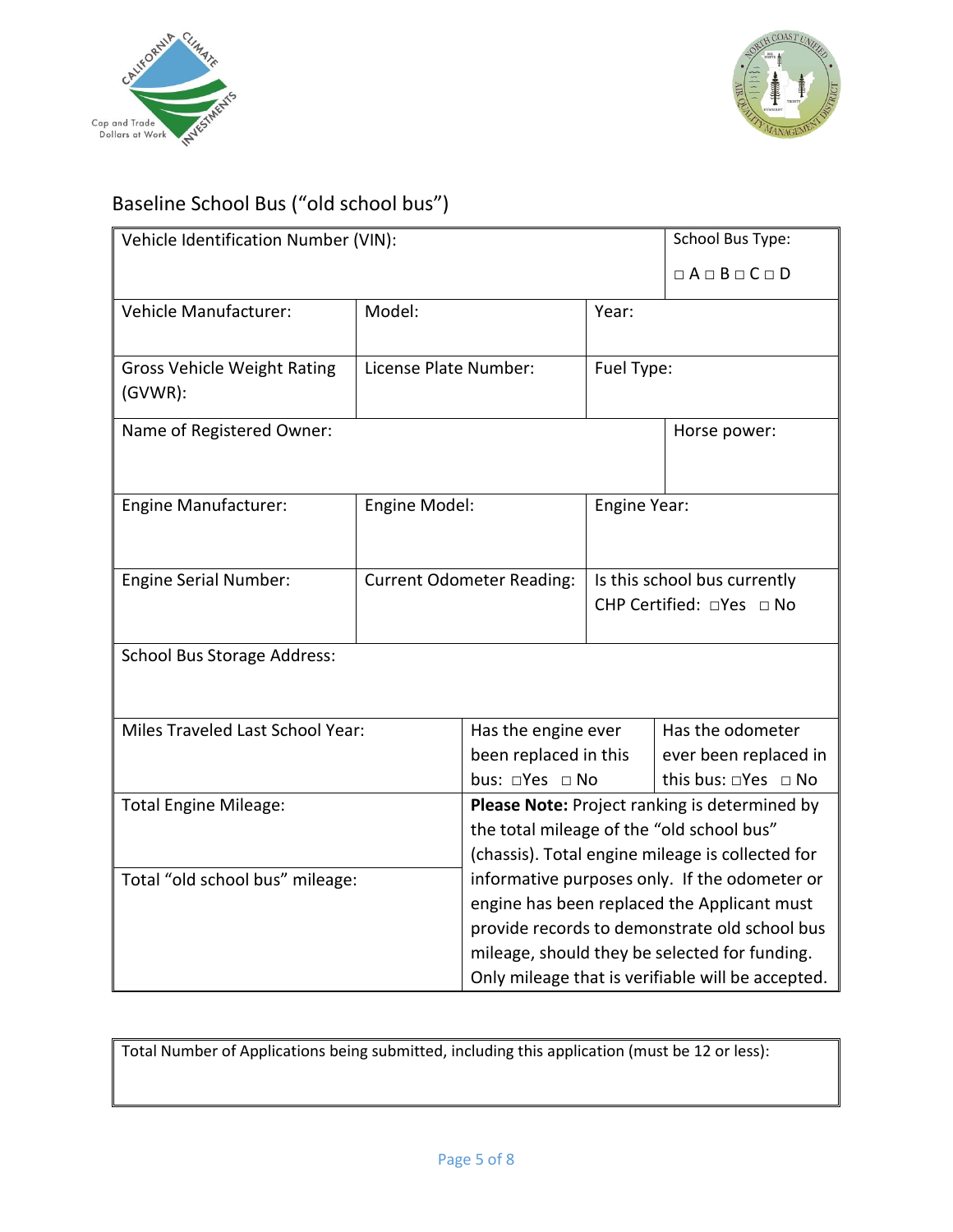



I hereby certify that all information provided in this application are true and correct. I understand that this application is for evaluation purposes only and does not guarantee project funding. I certify that to the best of my knowledge, the information contained in this application and in any documentation accompanying this application or submitted in furtherance of this application is true and accurate. I certify that I have the legal authority to apply for funding on behalf of the applicant entity and that I am authorized to sign this application on behalf of applicant.

| Printed name of representative: | Title: |
|---------------------------------|--------|
| Signature of representative:    | Date:  |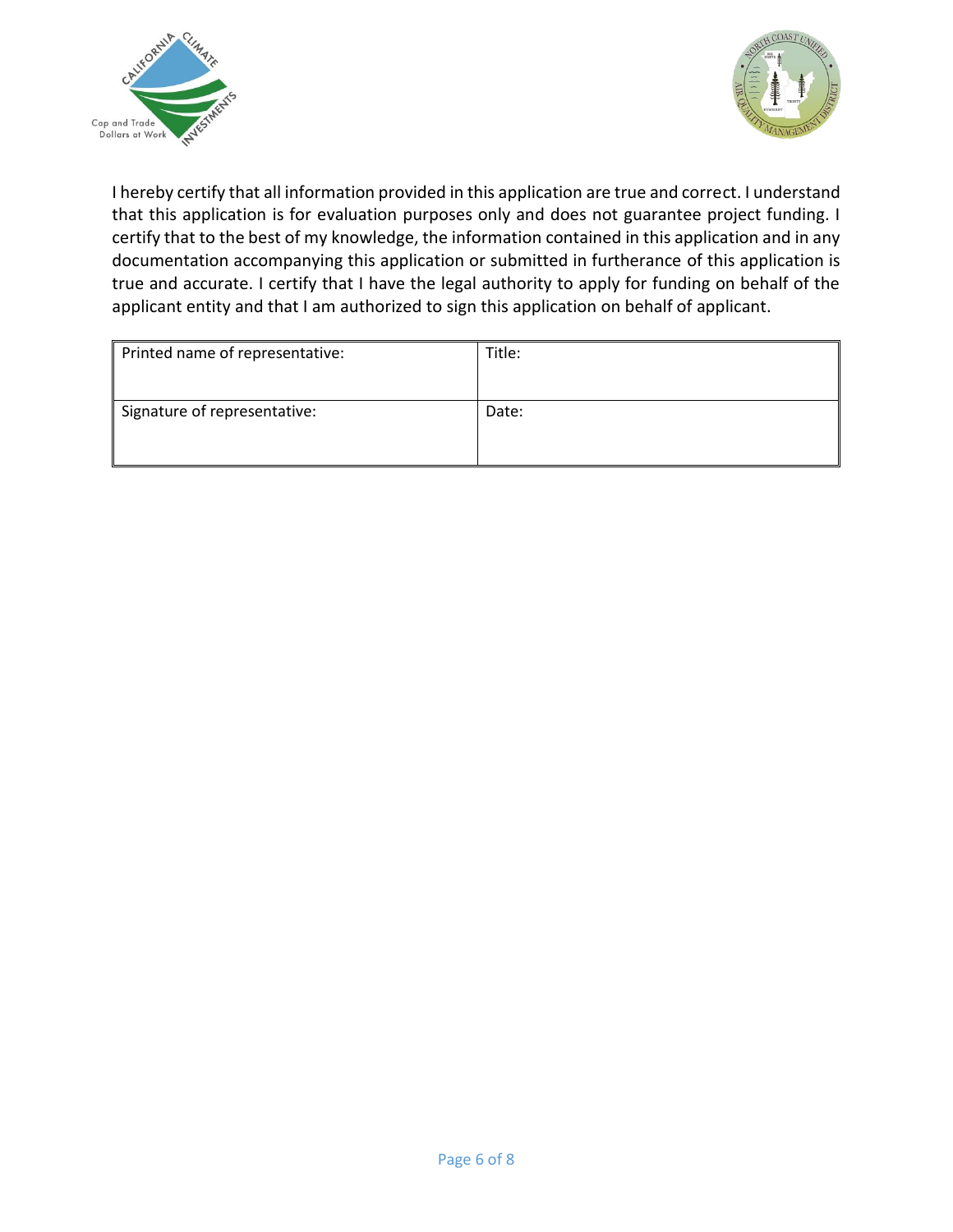



# Project Evaluation and Selection Process

All projects must meet the minimum requirements stated in the Air Quality Improvement Program (AQIP) and Low Carbon Transportation Investments (LCTI) from the Greenhouse Gas Emission Reduction Fund Rural School Bus Pilot Project (RSBPP) Grant Agreement. This document can be found on the NCUAQMD website at the address below:

## <http://www.ncuaqmd.org/index.php?page=rural.school.bus>

Applications received will be ranked based on the size of the air district they are located in, age of the old school bus, and mileage of the old school bus. Projects will be selected in order of their ranking, until funding has been exhausted. Priority ranking is given to school districts located within the boundaries of a small air district, as defined by the California Air Pollution Control Officers Association (CAPCOA). A listing of Air Districts are available here:

### <http://www.ncuaqmd.org/files/List%20of%20Air%20Districts.pdf>

## Application Part B

If initially selected for funding, applicants will be required to complete Application Part B within 30 days, and submit it to the NCUAQMD. Application Part B will require the following documentation to be considered a complete application:

- $\Box$  Board Resolution: A resolution from the school district or JPA governing board authorizing submittal of the application and identifying the individual authorized to implement and administer the project.
- $\Box$  A Copy of the current CHP Safety Certification (CHP form 292)
- $\Box$  A Copy of Current DMV School Bus Registration
- $\Box$  A Photo of the School Bus Manufacturers ID Tag clearly showing the VIN and GVWR
- $\Box$  A Photo of the Engine Serial Number and Model Year
- $\Box$  A Vendor Quote for the New School Bus
- $\Box$  Proof of Availability of Renewable Fuel (if applicable)
- $\Box$  An installation and material quote for electric charging infrastructure (if applicable). Installation quote must include the contractor's license number.
- $\Box$  CARB Executive Order showing new school bus engine meets required emission criteria

Once the information provided in Application Part B has been verified, the applicant will be required to enter into a 3-year agreement with the NCUAQMD. Agreements must be signed by both parties before the applicant may order a new school bus.

Failure to comply with this requirement will disqualify the applicant. A violation of any agreement term or condition may require the grant recipient to repay all or a portion of the grant award.